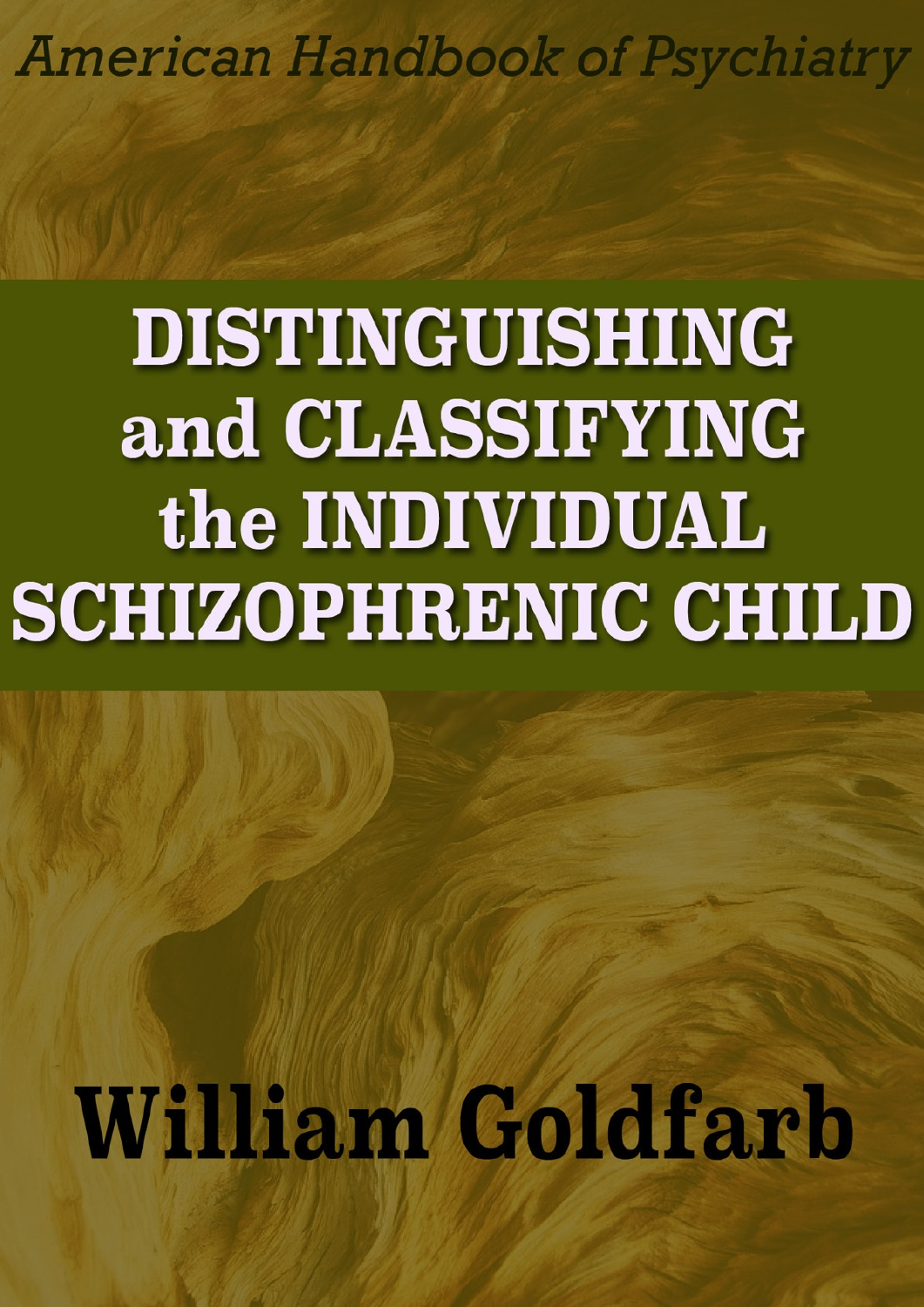### **DISTINGUISHING AND CLASSIFYING THE INDIVIDUAL SCHIZOPHRENIC CHILD**

**William Goldfarb**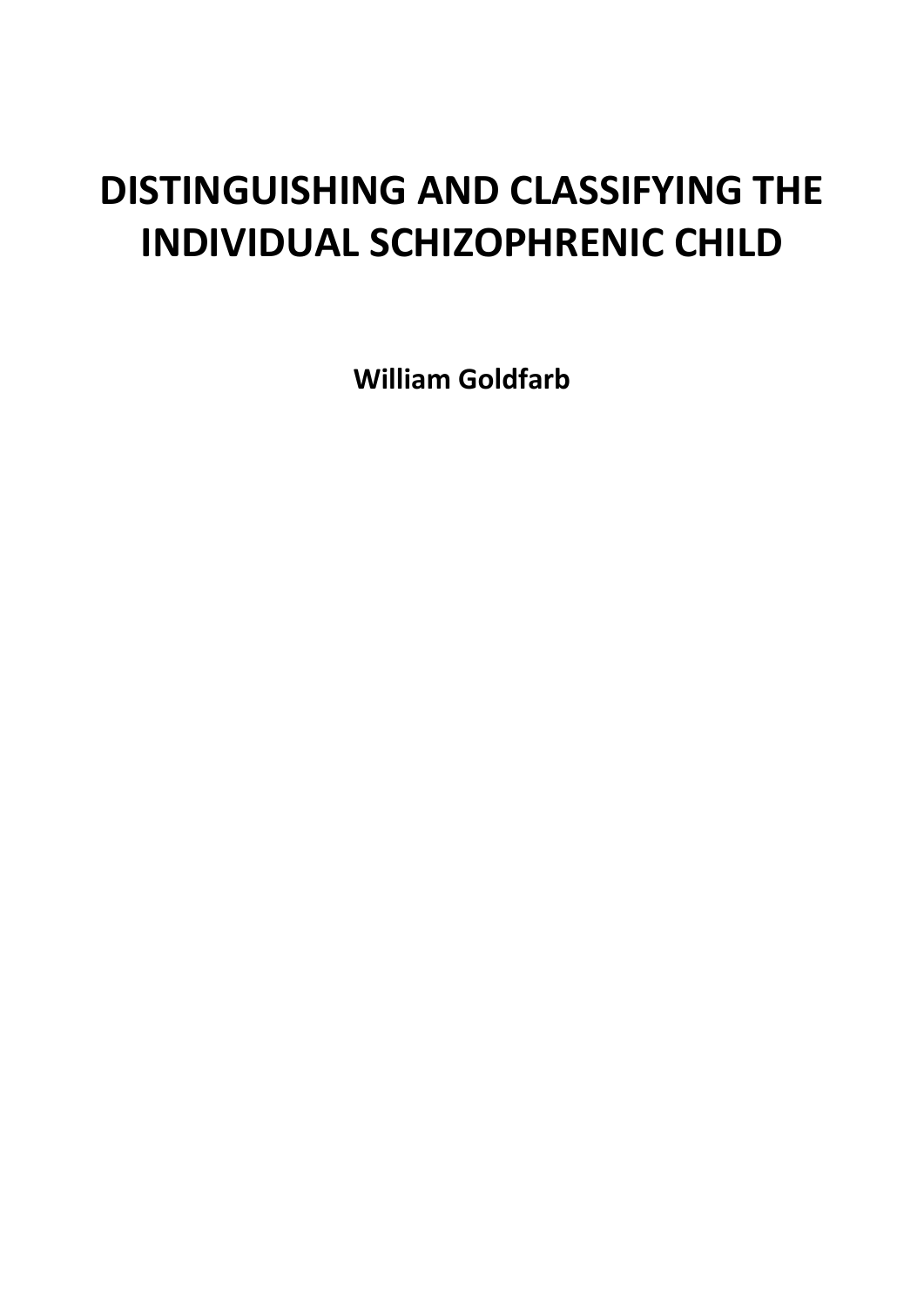#### e-Book 2015 International Psychotherapy Institute

From *American Handbook of Psychiatry: Volume 2* edited by Silvano Arieti, Gerald Caplan

Copyright © 1974 by Basic Books

All Rights Reserved

Created in the United States of America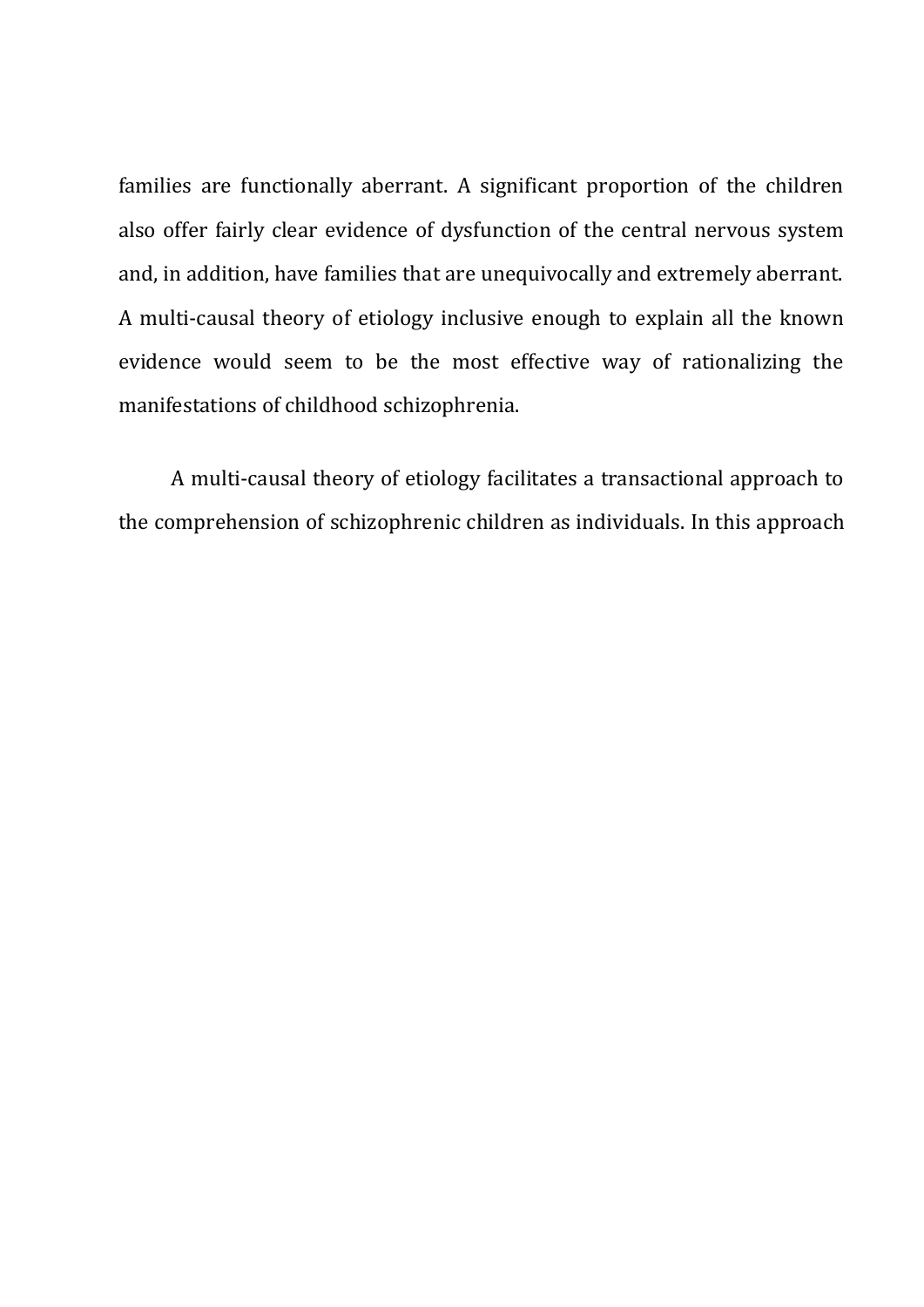observation (for purposes of longitudinal study), the children were distributed as in Table 5-1. By clinical judgment, therefore, while the majority of the schizophrenic children appraised showed evidence of cerebral dysfunction, psychosocial and familial influences contributed in a primary or crucial way to the adaptive failures of the children in almost 73 percent of the cases. We are proposing that sub-classification include an assay of neurological and psychosocial influences.

| TABLE $5-1$ . |  |
|---------------|--|
|               |  |

| Psychosocial factors dominant; no evidence of neurological dysfunction | 30.0% |
|------------------------------------------------------------------------|-------|
| Evidence of neurological dysfunction                                   | 70.0% |
| Neurological dysfunction dominant; no evidence of                      |       |
| psychosocial factors                                                   | 27.5% |
| Psychosocial factors more dominant than neurological dysfunction       | 20.0% |
| Both psychosocial factors and neurological dysfunction signficant      | 22.5% |

In conclusion, we are now prepared to recommend a system of subclassification. It has demonstrated its usefulness for attaining meaningful subgroupings of schizophrenic children. In other words, the subgroupings differ from each other in average adaptive capacity and etiological influence. In addition we have already been able to demonstrate that the subgroupings show significant differences in growth patterns.

#### Level of Intellectual Functioning

Tests of intelligence are viewed as tests of overall adaptive functioning and the IQ is seen as a measure of clinical status and functional capacity. The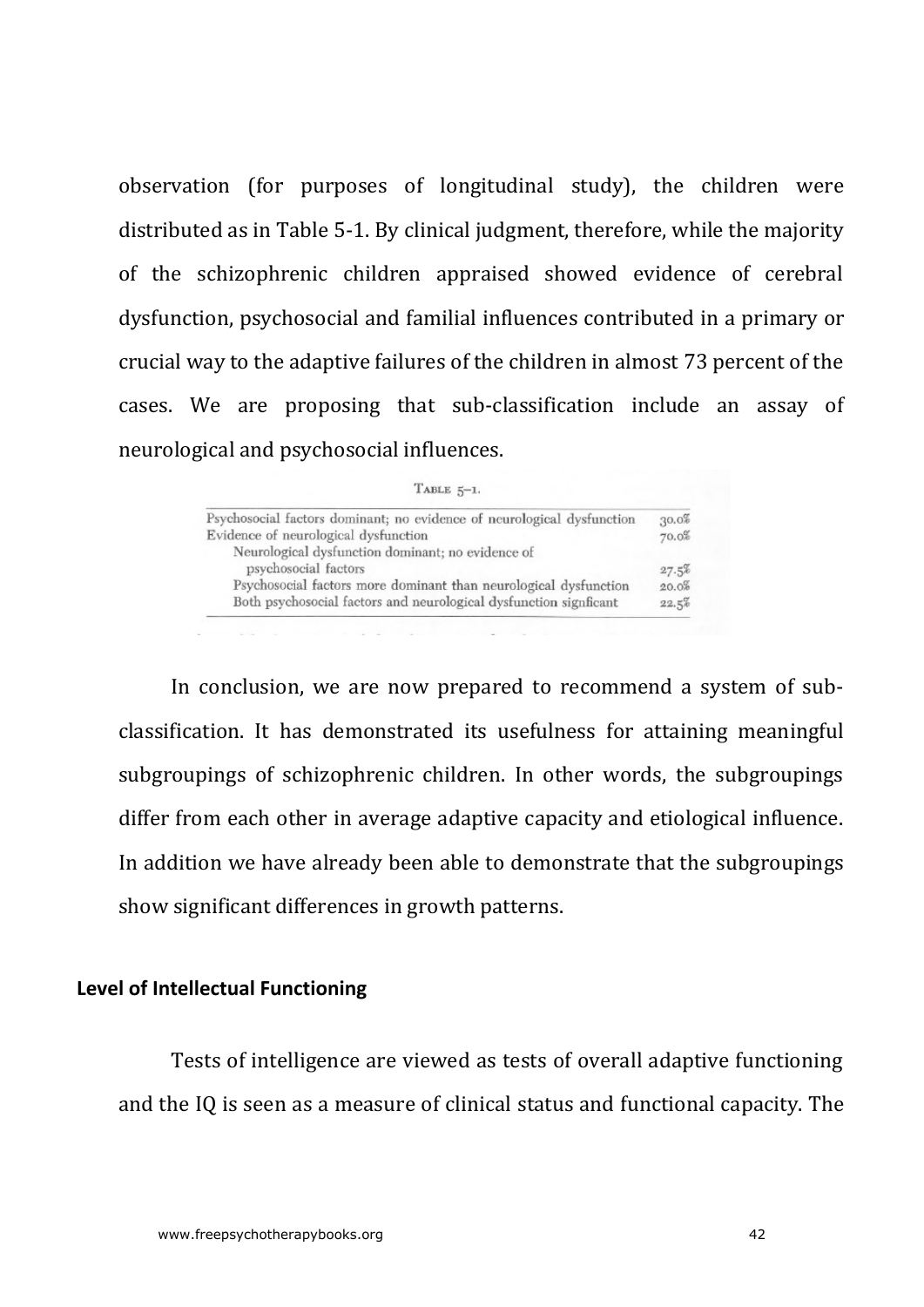value of the IQ as a predictor of clinical improvement has been demonstrated by a number of follow-up studies. Children who cannot speak and have the most extremely inferior IOs (for example, below fifty) show no significant clinical progress. In a recent study, children with intellectual functioning so inferior at admission as to be unmeasurable in the WISC tend not to show significant improvement in IQ during three years of residential treatment, In contrast, children at higher, measurable levels of intellectual response often do show significant improvement in WISC IO. While absence of language by the age of five to six years has also been regarded as an important indication of bad prognosis, Rutter has demonstrated, however, that such language failure is of key predictive significance if linked to low intellectual functioning.

#### Age of Onset and Age of Admission to Treatment

Age of onset has been emphasized by many observers as a factor of major import in defining the diagnosis and life course of schizophrenic children. Quality of onset is in itself related to age of onset. Presumptively insidious onset, for example, is more likely to be associated with very early onset, and acute onset implies later onset. In experience with schizophrenic children of early elementary school age in treatment at the Ittleson Center, virtually all the children demonstrated developmental aberrations and symptoms from the earliest months of life, including the small percentage (about 13 percent) who also showed clear historic evidence of acute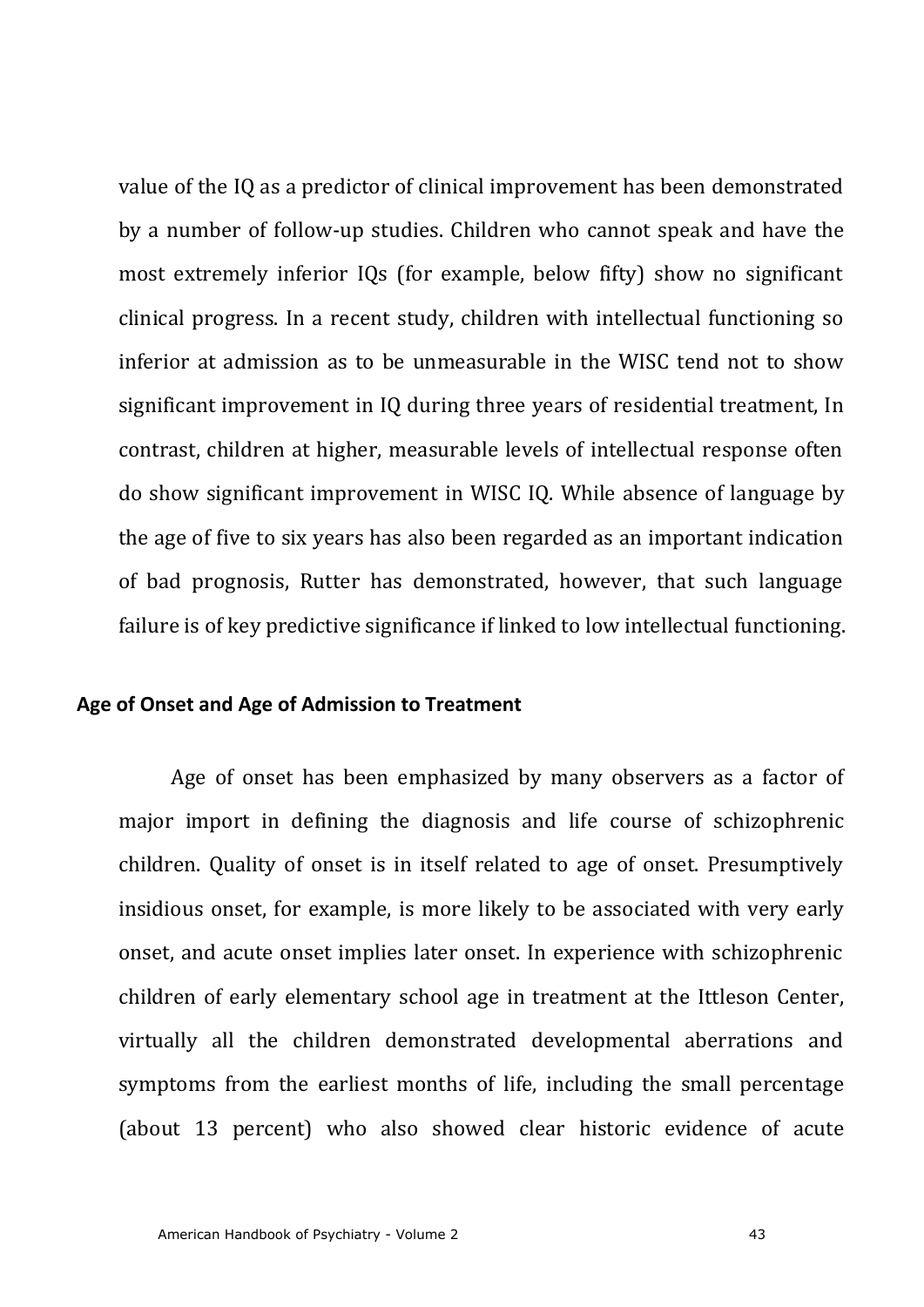reactions. On the other hand, age of admission may be defined in an objective and reliable fashion. A gross relationship between the constructs age of onset and age of admission to treatment may be presumed. It does emerge that age of admission to treatment does differentiate among schizophrenic children in terms of level of integrative and adaptive response and life course, even where the range of admission age is fairly narrow. This has been noted, for example, in a comparison of early school-age schizophrenic children admitted to residential treatment at eight years of age or older and those admitted below eight years of age. The children admitted at eight years or older showed higher levels of IQ than those admitted to treatment at younger ages. While both groups improved significantly in WISC Full IO over three years of residential treatment, the younger children improved to a greater degree in IO. Even so, the children admitted at the older ages maintained their cognitive superiority at each year of treatment over those children admitted at ages below eight years.

#### **Sex**

All investigations of childhood schizophrenia have confirmed the greater proportion of boys than of girls in those who are diagnosed as schizophrenic. The boy to girl ratio varies among sub-clusters of schizophrenic children grouped by a variety of other independent variables. For example, the proportion of boys is considerably higher among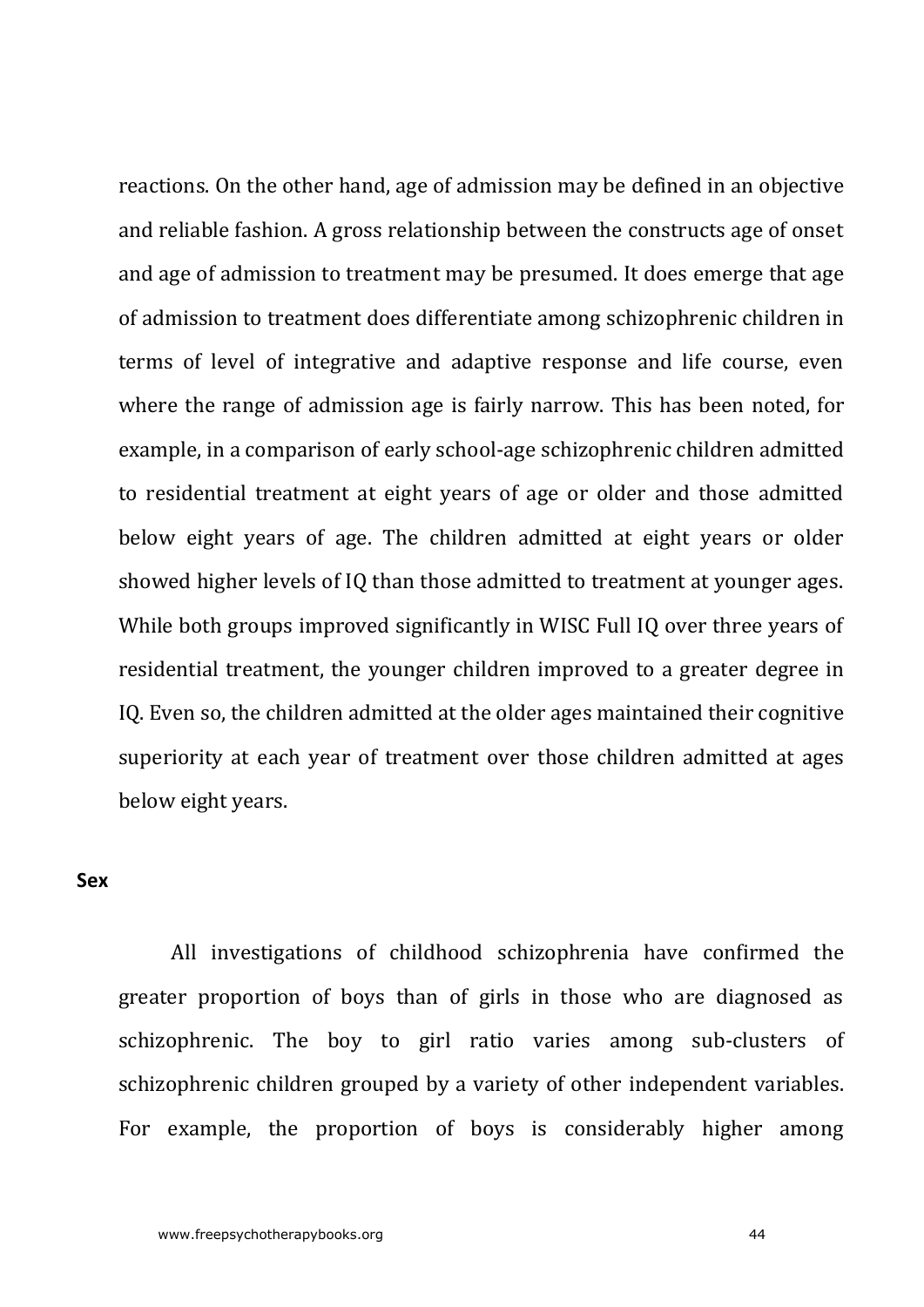schizophrenic children with evidence of neurological dysfunction than among those without evidence of neurological dysfunction, where the proportion of boys and girls are about equal. If we take into account the overlapping between sex and other variables and the evidence that differences between boys and girls in longitudinal change reflect, at least in part, the influence of these overlapping variables and of sampling as well, there is still great validity in including gender in a system of sub-classification inasmuch as the boys and girls seem to differ as groups. At the Ittleson Center, where attention has been paid to the issue of sex, group differences between schizophrenic boys and girls have been observed in psychodynamics, intelligence, level of ego organization, educability, and the influence of cerebral and psychosocial factors.

#### **Level of Neurological Integration**

Employing the judgment of qualified psychiatric neurologists and using neurological history and examination, it has been feasible to subdivide schizophrenic children with and without evidence of cerebral dysfunction. The neurological examination, of course, seeks hard evidence of neurological impairment, such as alteration in normal reflexes, abnormal reflexes, asymmetrical failures in sensory and motor response, and EEG abnormalities. However, in recent years, more emphasis has been placed on refined observation of impairments in gait, posture, balance, motor coordination and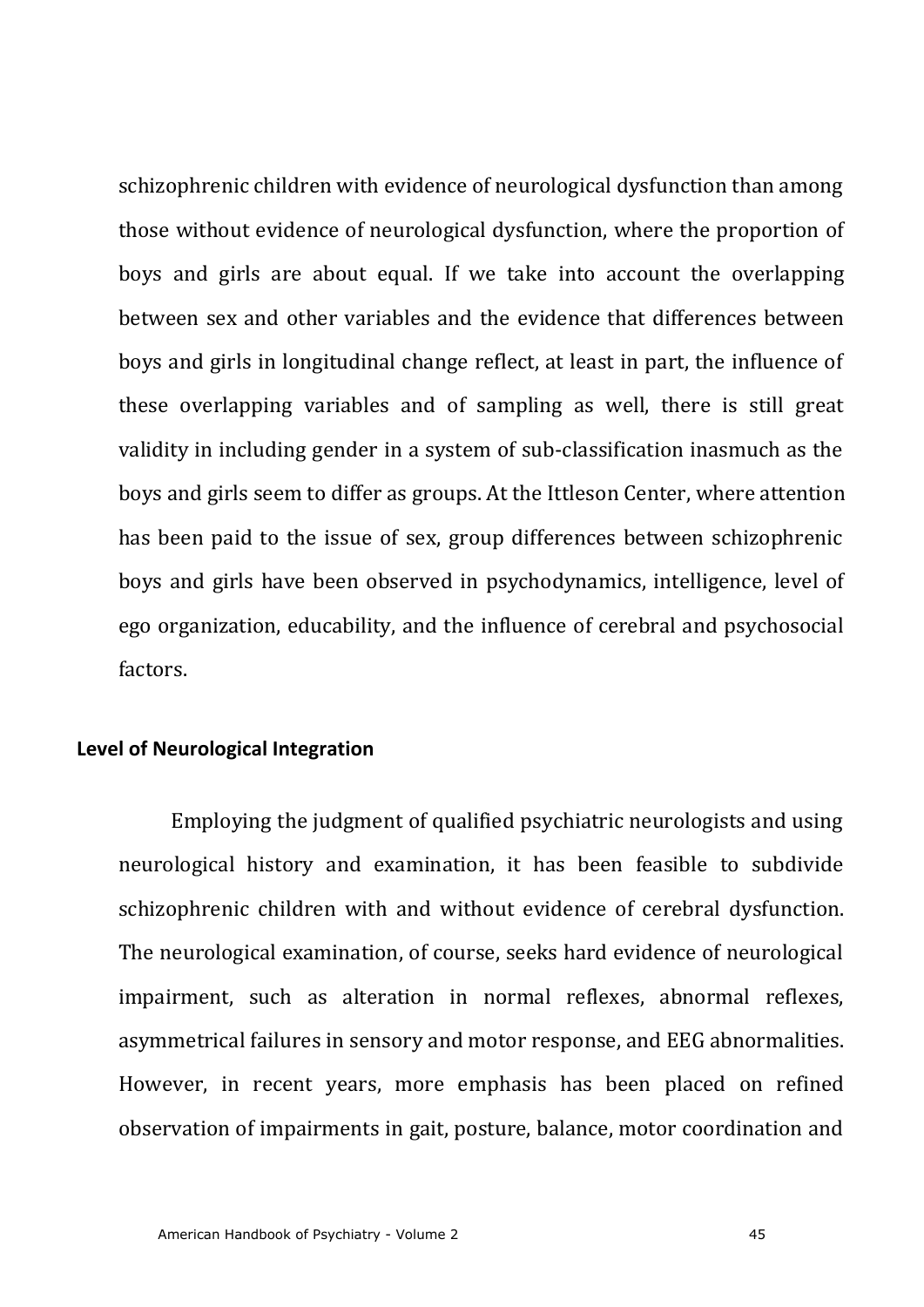control, muscle tone, and the integration of multiple or multimodal stimuli. When the schizophrenic children are grossly subdivided into those who give these evidences of cerebral impairment (organic) and those who do not (nonorganic), a number of empirical findings distinguish the two sub-clusters. For example, the nonorganic children are superior to the organic children in most adaptive functions, including perceptual, conceptual, and psychomotor response. The nonorganic and organic children also differ in regard to family patterns of interaction, psychiatric status of the parents, and in maternal communication. Direct observations of families have tended to confirm that families of nonorganic children are virtually always deviant in psychosocial functioning, while organic children have families which are more heterogeneous in regard to adequacy of functioning and which include average as well as deviant families. A higher proportion of the mothers of nonorganic children than of organic children are schizophrenic. The mothers of nonorganic children have poorer speech and are less clear in their communication. Finally the two groups of children differ in course of development, in response to day and residential treatment, and in changes in specific ego functions. The organic children include the most impaired and most unchanging children. On the other hand, while the organic children respond equally well today and residential treatment, nonorganic children appear to show more progress in residential care, that is, the most comprehensive form of environmental treatment. Neurological appraisal is a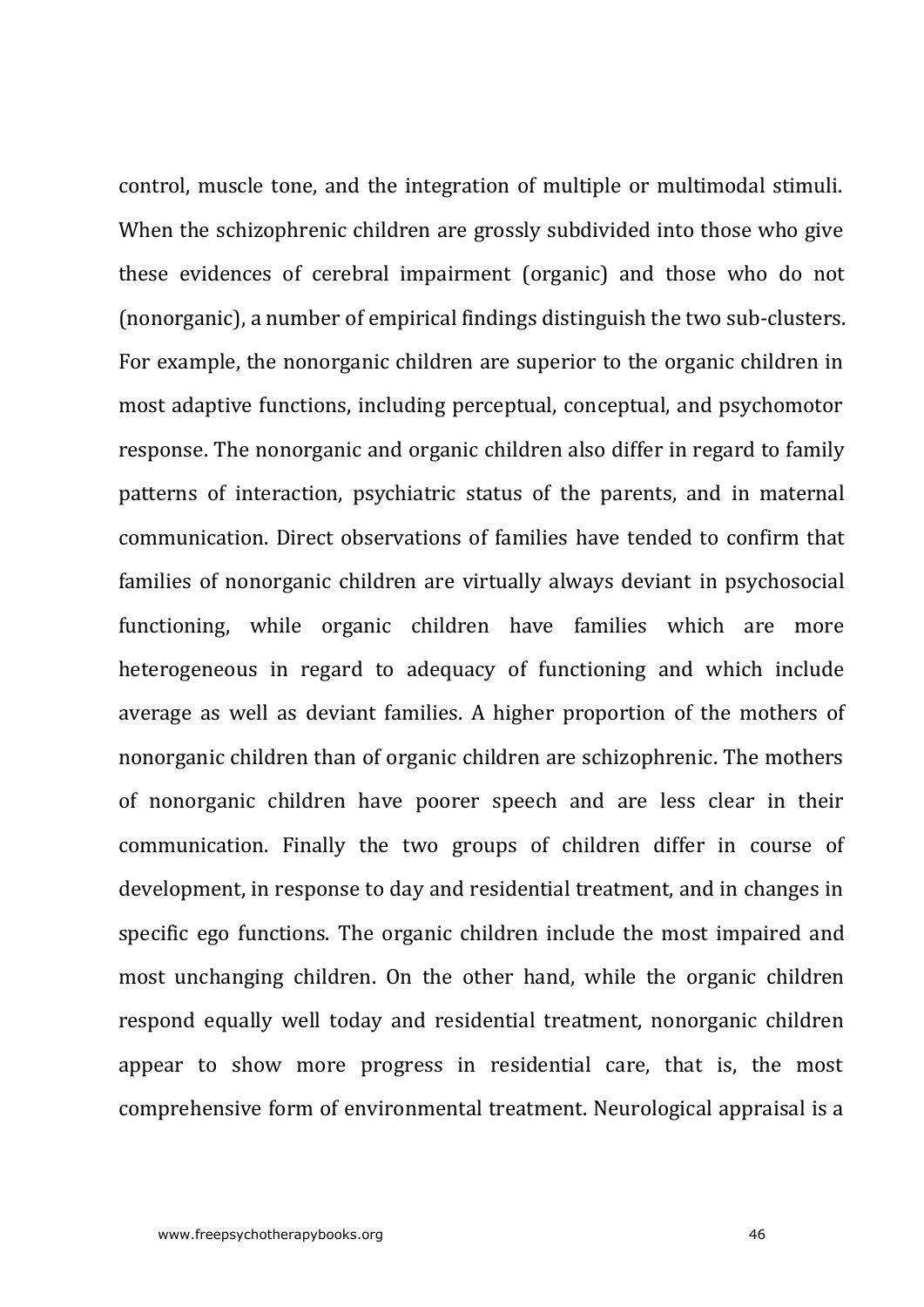cardinal step in the differentiation of intrinsic and extrinsic influences.

#### **Social Class Position**

Schizophrenic children come from families at every level of social class position. Increasingly, too, it has become evident that the social class position of their families is associated with differences among the schizophrenic children. For example, in a recent longitudinal investigation, the schizophrenic children at high, middle, and low social class position differed in mean IO at admission to treatment and in amount of change in IO between admission and third year of treatment. Thus, mean WISC Full IQs at admission and after three years of treatment were as shown in Table 5-2.

TABLE  $5-2$ .

| SOCIAL CLASS | HOLLINGSHEAD-REDLICH INDEX | <b>MEAN WISC</b><br><b>ADMISSION</b> | FULL IO<br>THIRD YEAR |
|--------------|----------------------------|--------------------------------------|-----------------------|
| High         | I. II                      | 61.6                                 | 68.2                  |
| Middle       | ш                          | 77.2                                 | 82.5                  |
| Low          | IV. V                      | 79.2                                 | 89.2                  |

#### **Conclusions**

The reader has been asked to accompany me through a complex discussion of the ambiguities and inconsistencies in the construct of childhood schizophrenia. This discussion first stressed that the emergence of the category of childhood disorders termed "childhood schizophrenia" followed the prior evolution of the category of adult disorders termed "adult"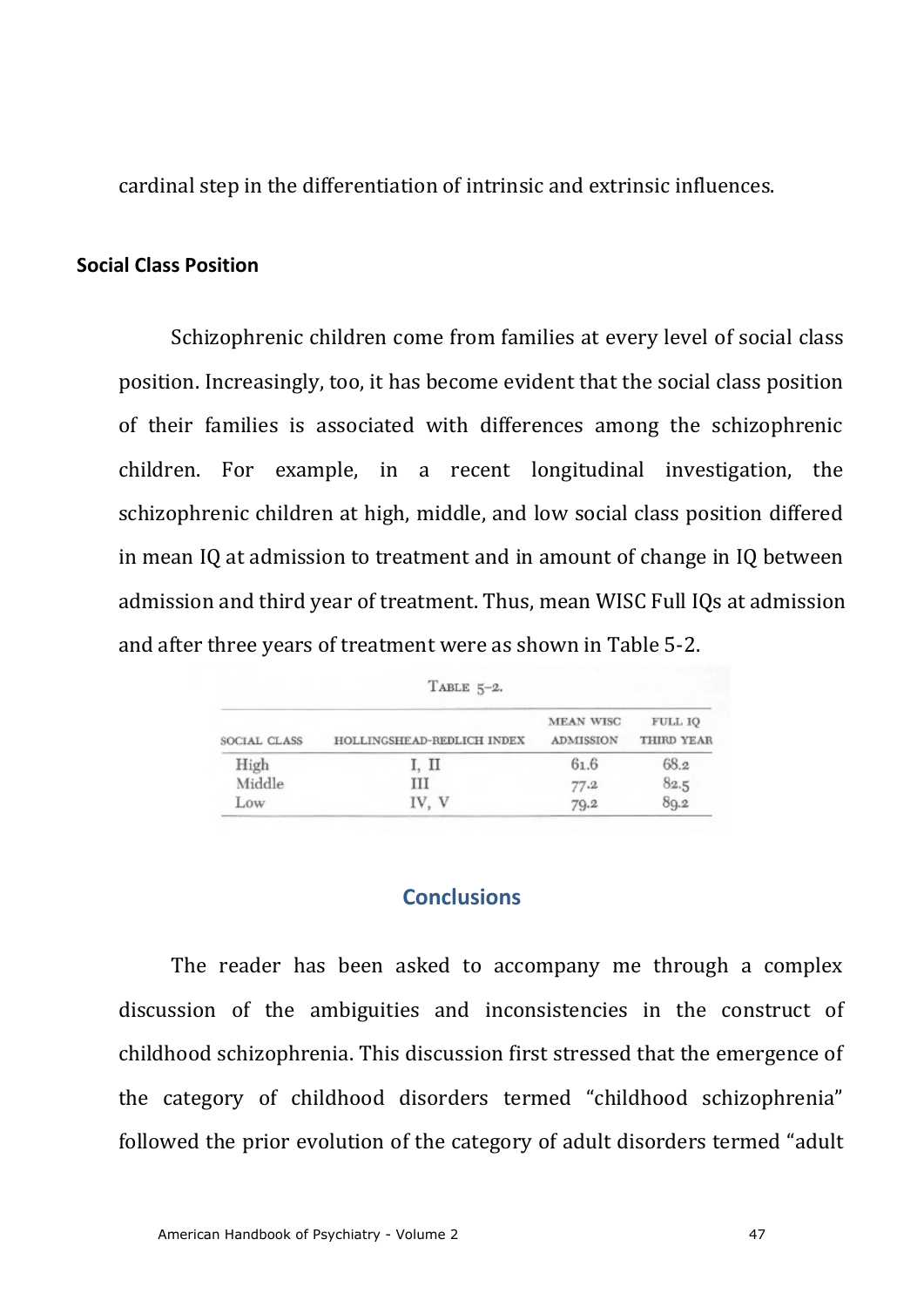schizophrenia" and the confusing consequences of this historic association were noted. Though there was some apparent overlap between the two classes of disorder, they were not completely identical in symptoms and life course. I concluded that it was still wise to study and treat childhood schizophrenia as a set of conditions apart from adult schizophrenia. In addition, the most relevant focus in the study of schizophrenic children was presumed to be on the disturbances in maturation of purposeful functions and on factors influencing these disorders in psychological growth.

Then I discussed the diagnosis of childhood schizophrenia to arrive at a common basis for the classification of schizophrenic children. I emphasized the empirical finding that in spite of careful diagnosis, schizophrenic children were highly diversified in many important abilities and attributes, interpersonal and family experience, social class, and neurological integrity. Paralleling this diversity, a multiplicity of factors would appear to be linked to the adaptive disorders of schizophrenic children. In some children, intrinsic factors were linked to the schizophrenic child's manifestations. Thus, a high percentage of the children gave strong evidence of deficits in neurological and cerebral integrity. In some children, deviations in family organization and functioning seemed to be associated with the schizophrenic child's behavior. In the latter connection, paralysis in parental functioning and unclear maternal communication have been noted.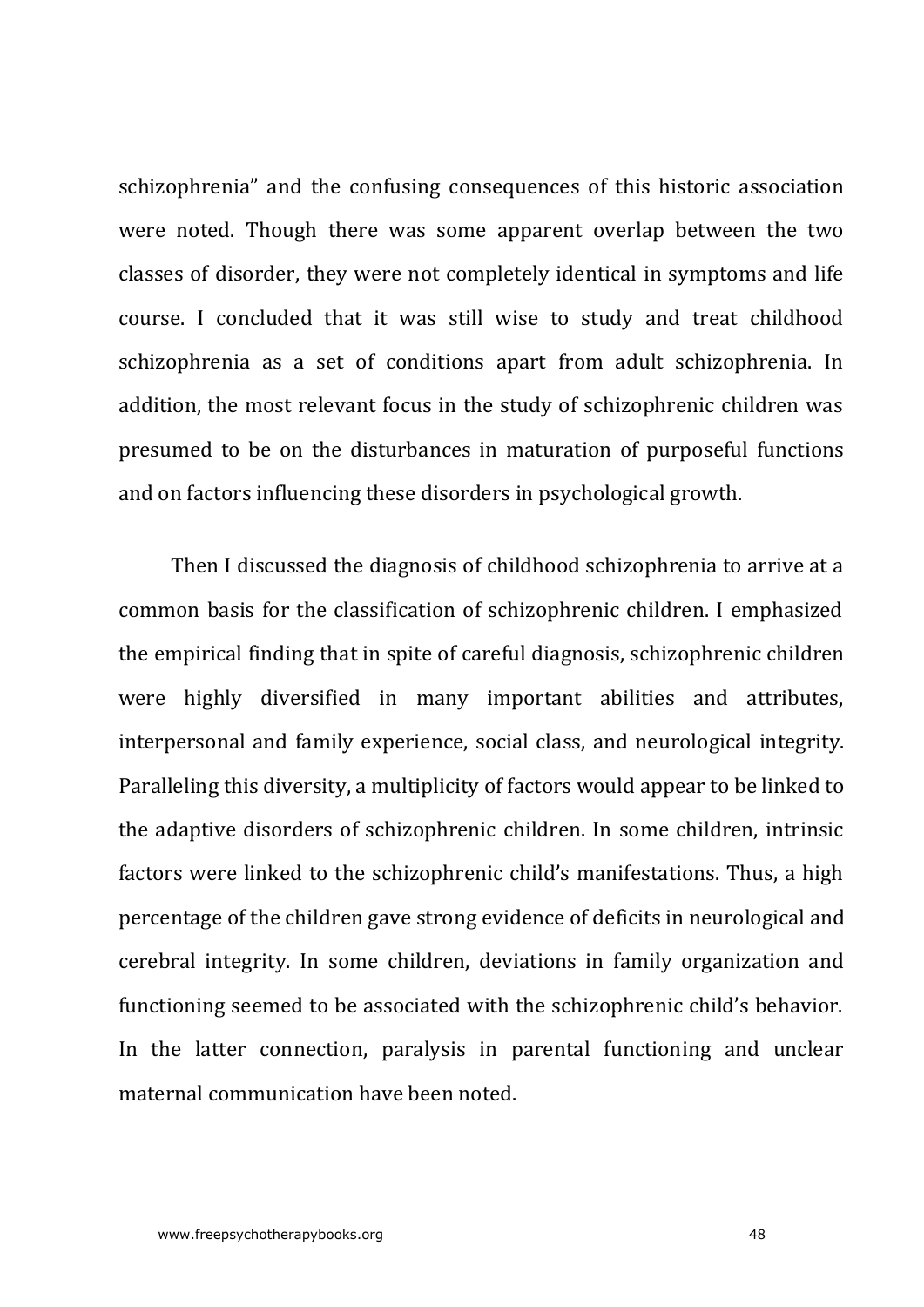In view of the heterogeneity of schizophrenic children and the apparent multiplicity of causative influences, there is little doubt that specific and precise therapeutic design to meet the needs of the individual schizophrenic child requires careful assay of his unique psychodynamic dispositions, functional capacities, and developmental experiences. In research and observation, too, it has seemed most profitable to seek a point of view that does not reject the seeming contradiction in observational data but rather rationalizes them. These inconsistencies are more apparent than real since such inconsistencies are inferred only if one begins with the assumption that schizophrenic children are homogeneous and that there is a single cause of childhood schizophrenia. Disparate findings begin to show a pattern if one assumes that schizophrenic children are highly diverse and that the causes are multiple. I have concluded that the key to the discovery of this pattern is the intensive developmental study of individual schizophrenic children. I have also proposed that the many levels of capacity, motivation, and experience need to be seen in dynamic interplay with one another as the child grows. For example, there is little value in merely labeling the social class position of the families of schizophrenic children as high (a currently favored conviction) or low. There is more profit, however, in defining the developmental implications of low or high social class experience for a specific schizophrenic child.

Finally, we have concluded that just as study of the growth of individual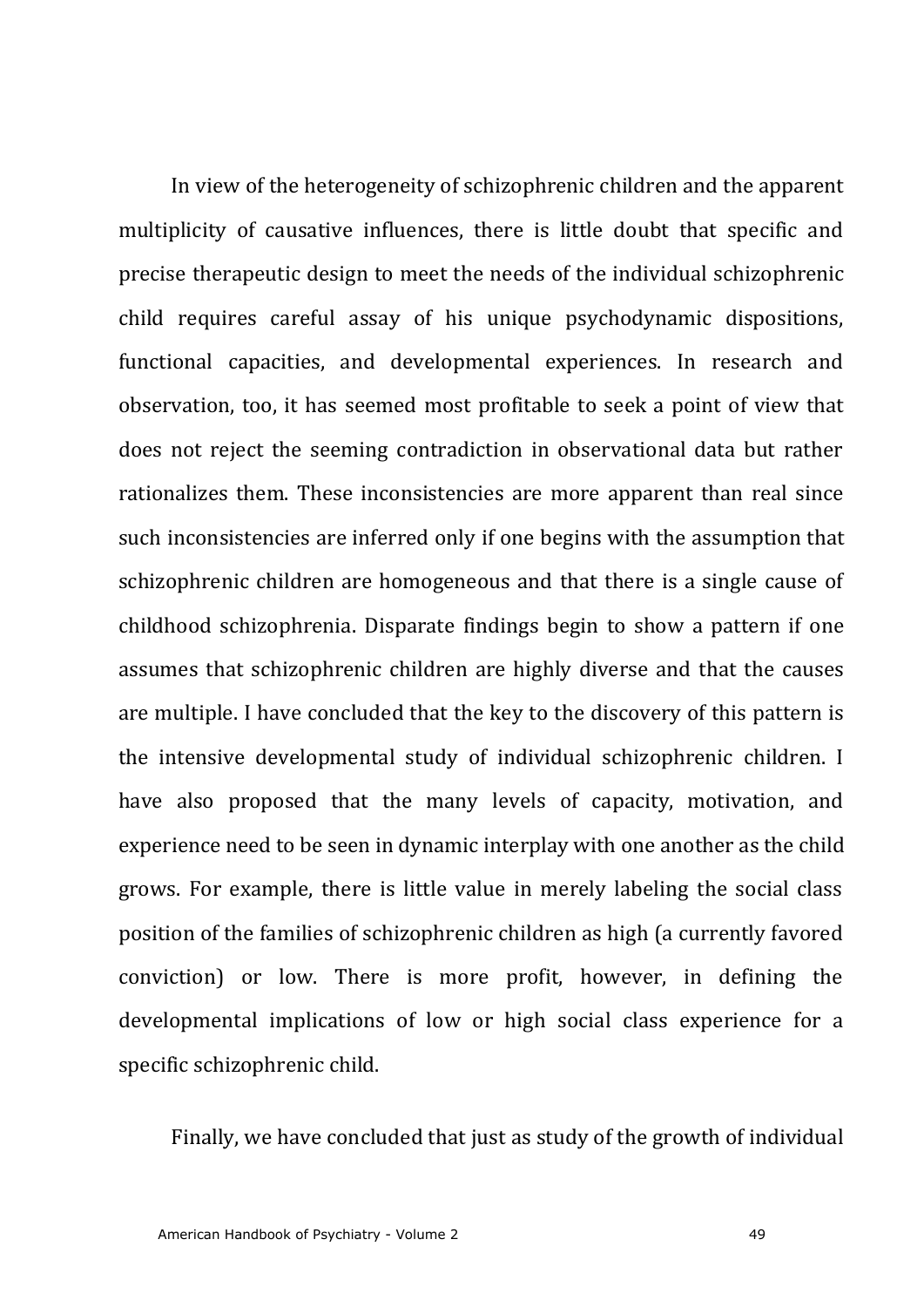schizophrenic children is essential to dispel current ambiguities, it is equally essential to characterize these children individually by certain pertinent dimensions. The purpose of such characterization of individual children is to achieve homogeneous sub-clusters of schizophrenic children that permit generalization from the data. The present discussion has offered one system for subdividing schizophrenic children in which the dimensions employed reflect empirical experience as well as theoretic considerations.

#### **Bibliography**

- Annell, A. L. "The Prognosis of Psychotic Syndromes in Children." *Acta Psychiatrica Scandinavica*, 39 (1963), 235-297.
- Behrens, M., and Goldfarb, W. "A Study of Patterns of Interaction of Families of Schizophrenic Children in Residential Treatment." *American Journal of Orthopsychiatry*, 28 (1958), 300-312.

Bender, L. "Childhood Schizophrenia." *Nervous Child*, 1 (1941-1942), 138-140.

- ----. "Childhood Schizophrenia: Clinical Study of One Hundred Schizophrenic Children." *American Journal of Orthopsychiatry*, 17 (1947), 40-56.
- ----. "Childhood Schizophrenia." *Psychiatric Quarterly*, 27 (1953), 663-681.
- ----. "Schizophrenia in Childhood: Its Recognition, Description, and Treatment." *American Journal of Orthopsychiatry*, 26 (1956), 499-506.
- ----. "Autism in Children with Mental Deficiency." *American Journal of Mental Deficiency*, 63, no. 7 (1959), 81-86.
- ----. "Treatment in Early Schizophrenia." *Progress in Psychotherapy*, 5 (1960), 177-184.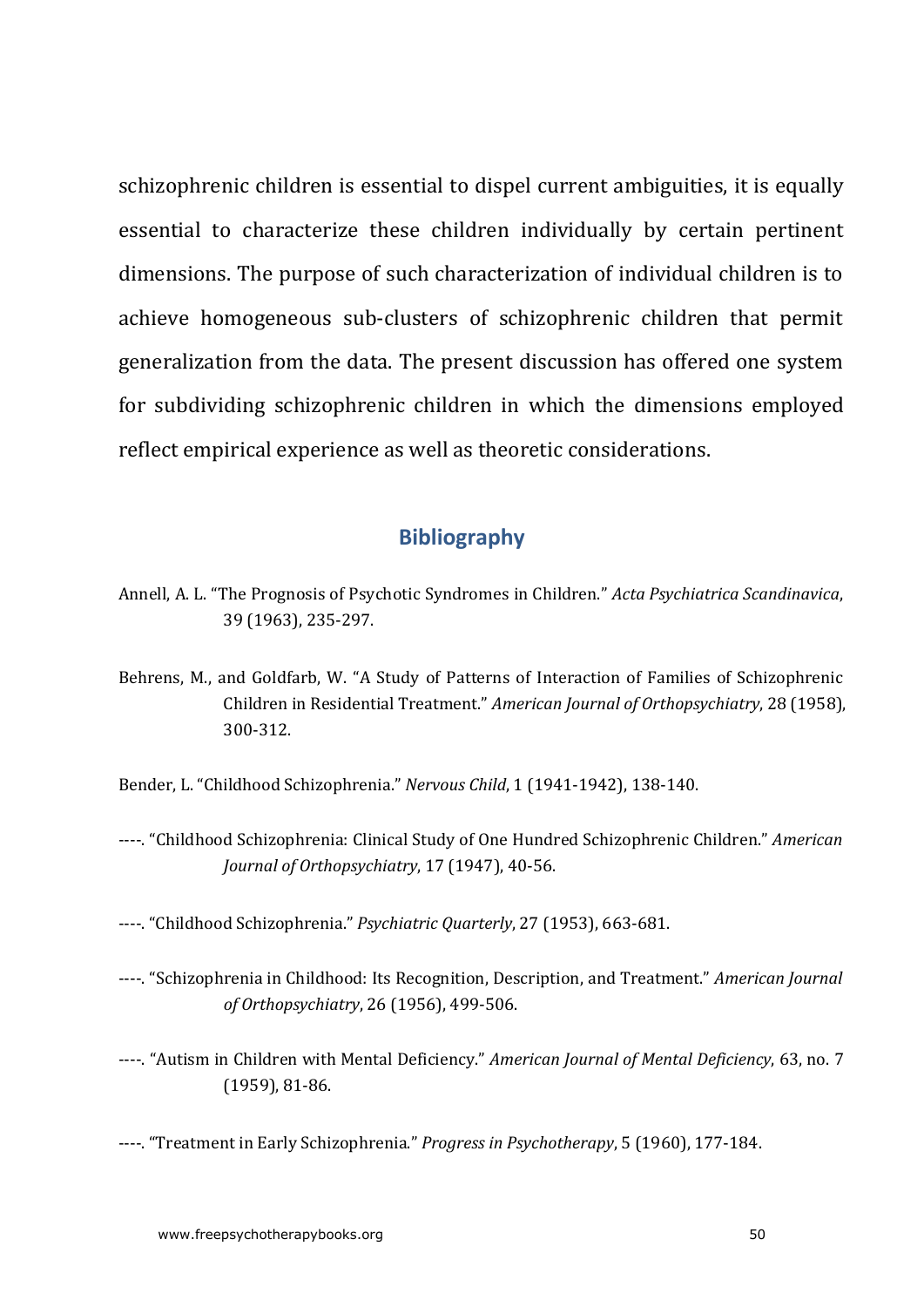- ----. "The Nature of Childhood Psychosis." In J. G. Howells, ed., *Modern Perspectives in International Child Psychiatry*. Edinburgh: Oliver & Boyd, 1969. pp. 649-684.
- ----, and Grugett, A. "A Study of Certain Epidemiological Factors in a Group of Children with Childhood Schizophrenia." *American Journal of Orthopsychiatry*, 26 (1956), 131- 145.
- Bennett, S., and Klein, H. R. "Childhood Schizophrenia: 30 Years Later." *American Journal of Psychiatry*, 122 (1966), 1121-1124.
- Berkowitz, P. H. "Some Psychological Aspects of Mental Illness in Children." *Genetic Psychology Monographs*, 63 (1961), 103-148.
- Birch, H. G. and Hertzig, M. E. "Etiology of Schizophrenia: An Overview of the Relation of Development to Atypical Behavior." In J. Romano, ed., *The Origins of Schizophrenia: Proceedings*. Amsterdam: Excerpta Medica Foundation, 1967. pp. 92-111.
- ----, and Walker, H. A. "Perceptual and Perceptual-Motor Dissociation." Archives of General *Psychiatry*, 14, no. 2 (1966), 113-118.
- Bleuler, E. *Dementia Praecox or the Group of Schizophrenias*. Trans, by Joseph Zinkin. New York: International Universities Press, 1952.
- Boatman, M. J., and Szurek, S. A. "A Clinical Study of Childhood Schizophrenia." In D. D. Jackson, ed., *The Etiology of Schizophrenia*. New York: Basic Books, 1960. Pp. 389-440.

Bradley, C. *Schizophrenia in Childhood*. New York: Macmillan, 1941.

- ----, and Bowen, M. "Behavior Characteristics of Schizophrenic Children." *Psychiatric Quarterly*, 15 (1941), 296-315.
- Brown, J. L. "Follow-Up of Children with Atypical Development (Infantile Psychosis)." *American Journal of Orthopsychiatry*, 33, no. 5 (1963), 855-861.
- Colbert, E. G., and Koegler, R. R. "The Childhood Schizophrenia in Adolescence." *Psychiatric Quarterly*, 35 (1961), 693-701.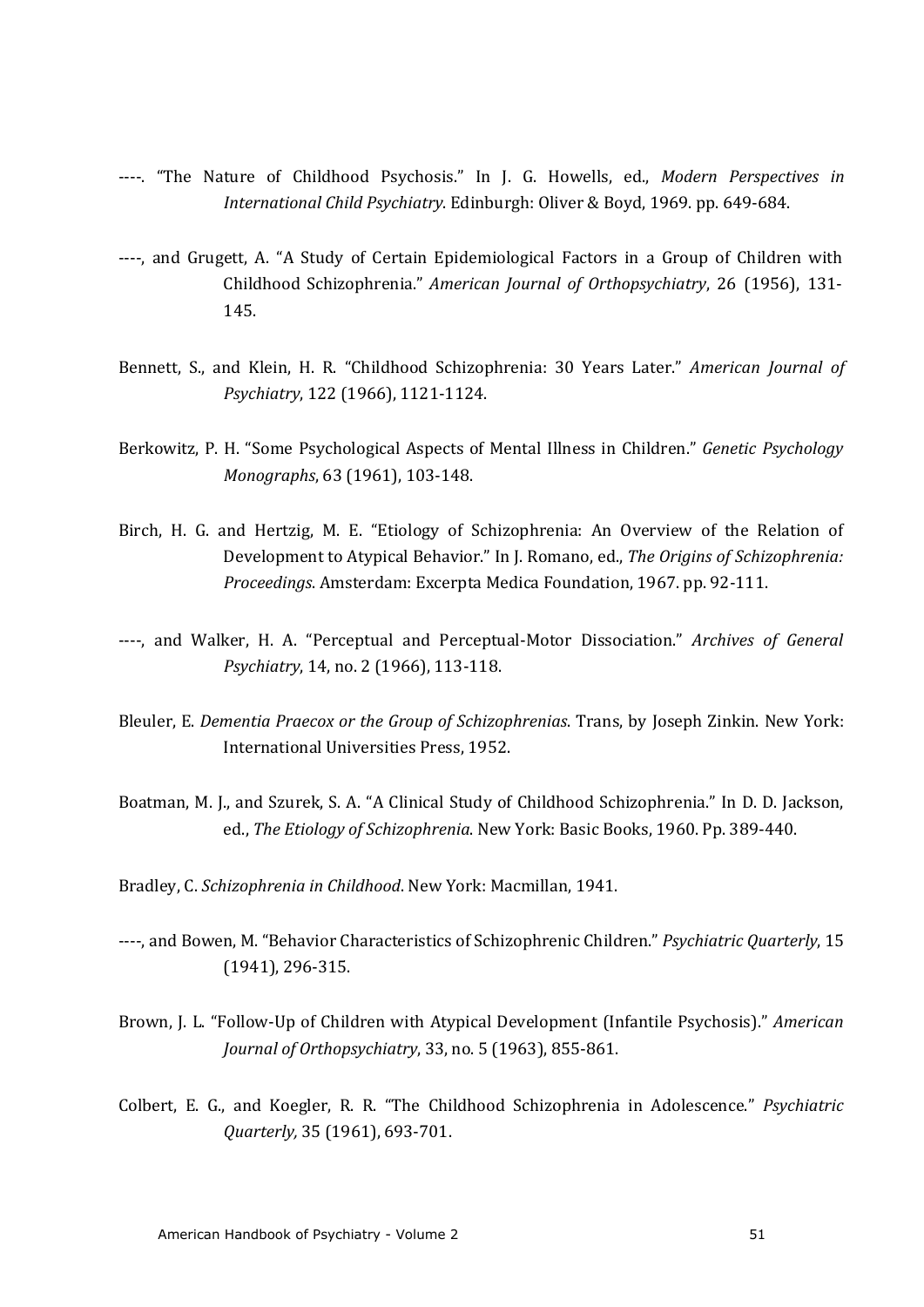- Creak, M. "Childhood Psychosis: A Review of 100 Cases." *British Journal of Psychiatry*, 109 (1963), 84-89.
- ----, et al. "Schizophrenia Syndrome in Childhood: Report of a Working Party." *British Medical Journal,* 2 (1961), 889-890.
- DeSanctes, S. "La Neuropsychiatria Infantile." *Infanzia Ahnormale*, 18 (1925), 633-661.
- Despert, J. L. "Schizophrenia in Childhood." *Psychiatric Quarterly*, 12 (1938), 366-371.
- Eaton, L., and Menolascino, M. D. "Psychotic Reactions of Childhood: A Follow-Up Study." *American Journal Orthopsychiatry,* 37 (1967), 521-529.
- Eisenberg, L. "The Autistic Child in Adolescence." *American Journal of Psychiatry*, 112 (1956), 607-613.
- ----. "The Course of Childhood Schizophrenia." *Archives of Neurology and Psychiatry*, 78 (1957), 69-83.
- ----. "Psychotic Disorders in Childhood." In R. E. Cook, ed., *Biological Basis of Pediatric Practice.* New York: McGraw-Hill, 1966.
- Ekstein, R., Bryant, K., and Friedman, S. W. "Childhood Schizophrenia and Allied Conditions." In L. Bellak and P. K. Benedict, eds., *Schizophrenia: A Review of the Syndrome*. New York: Logo Press, 1958. pp. 555-593.
- Fish, B. "Longitudinal Observations on Biological Deviation in the Schizophrenic Infant." *American Journal of Psychiatry,* 116, no. 1 (1959). 25-31.
- Friedman, G. "Conceptual Thinking in Schizophrenic Children." Genetic Psychology Monograph, 63 (1961), 149-196.
- Fuller, G. B. "A Further Study on Rotation: Cross Validation." *Journal of Clinical Psychology*, 19, no. 1 (1963), 127-128.

----. "The Objective Measurement of Perception in Determining Personality Disorganization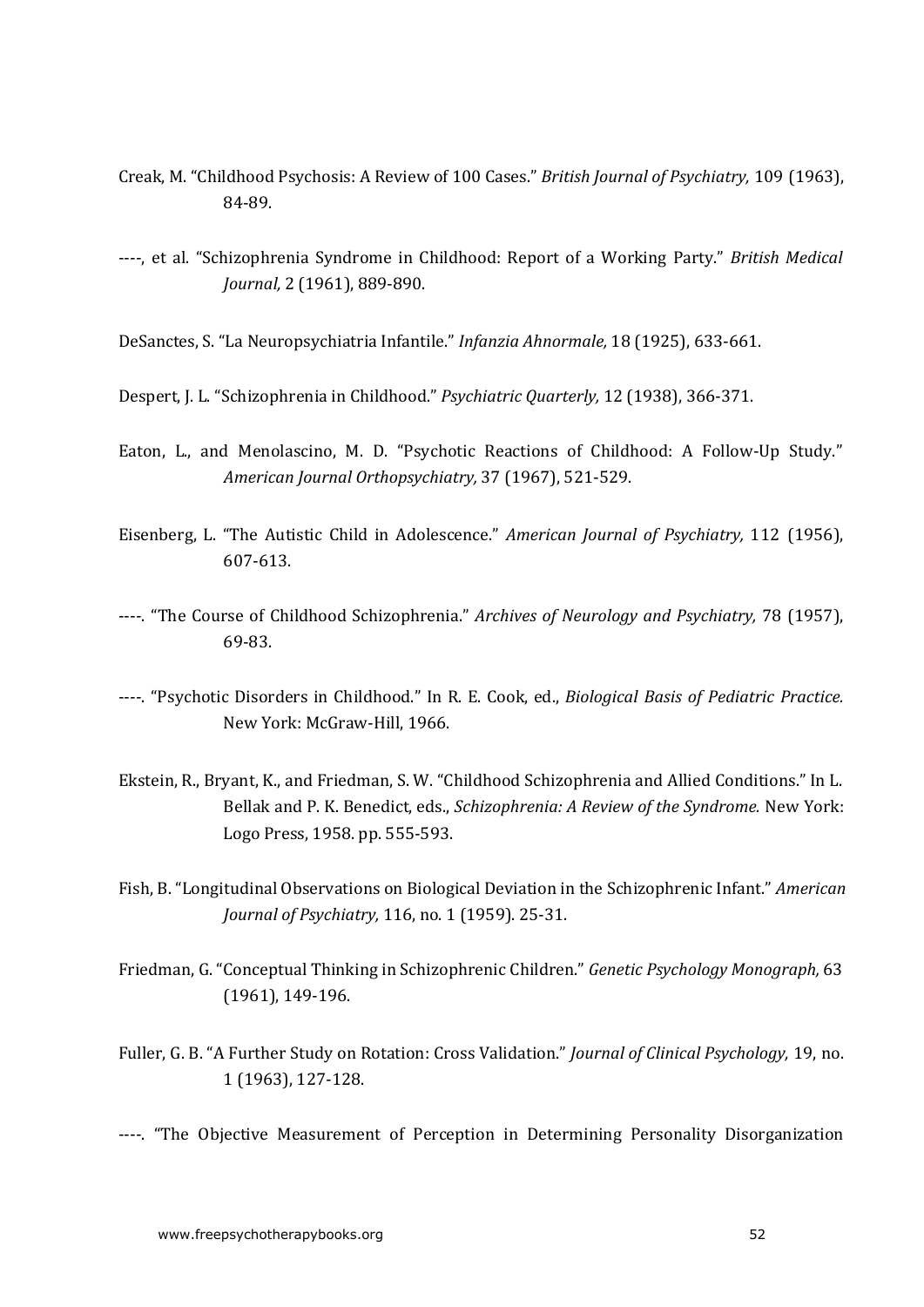among Children." *Journal of Clinical Psychology*, 2, no. 3 (1965), 305-307.

- ----, and Chagnon, G. "Factors Influencing Rotation in the Bender Gestalt Performance of Children." *Journal of Projective Techniques*, 26 (1962). 36-46.
- Goldfarb, W. "Receptor Preferences in Schizophrenic Children." *Archives of Neurology and Psychiatry*, 76 (1956), 643-652.
- ----.*Childhood Schizophrenia*. Cambridge, Mass.: Harvard University Press, 1961.
- . "Families of Schizophrenic Children." In L. C. Kolb et al., eds., *Mental Retardation*. Baltimore, Md.: Williams & Wilkins, Pp. 256-269.
- ----. "Self-awareness in Schizophrenic Children." *Archives of General Psychiatry*, 118 (1962), 902-915.
- ----. "An Investigation of Childhood Schizophrenia: A Retrospective View." Archives of General *Psychiatry*, 11, no. 6 (1964), 620-634.
- ----. "Factors in the Development of Schizophrenic Children: An Approach to Sub-classification." In I. Romano, ed., *The Origins of Schizophrenia: Proceedings*. Amsterdam: Excerpta Medica Foundation, Pp. 70-92.
- ----. "The Sub-classification of Psychotic Children: Application to a Study of Longitudinal Change." In D. Rosenthal and S. Kety, eds., *The Transmission of Schizophrenia*. London: Pergamon Press, Pp. 333-334.
- ----. "Childhood Psychosis." In P. H. Mussen, ed., *Manual of Child Psychology*. Vol. 2. New York: Wiley, 1970. Pp. 765-830.
- ----, and Dorsen, M. An Annotated Bibliography of Childhood Schizophrenia and Related Disorders. New York: Basic Books, 1956.
- ----, and Goldfarb, N. *Schizophrenic Children in Residential Treatment:* A Longitudinal Study of *Growth and Change*. In preparation.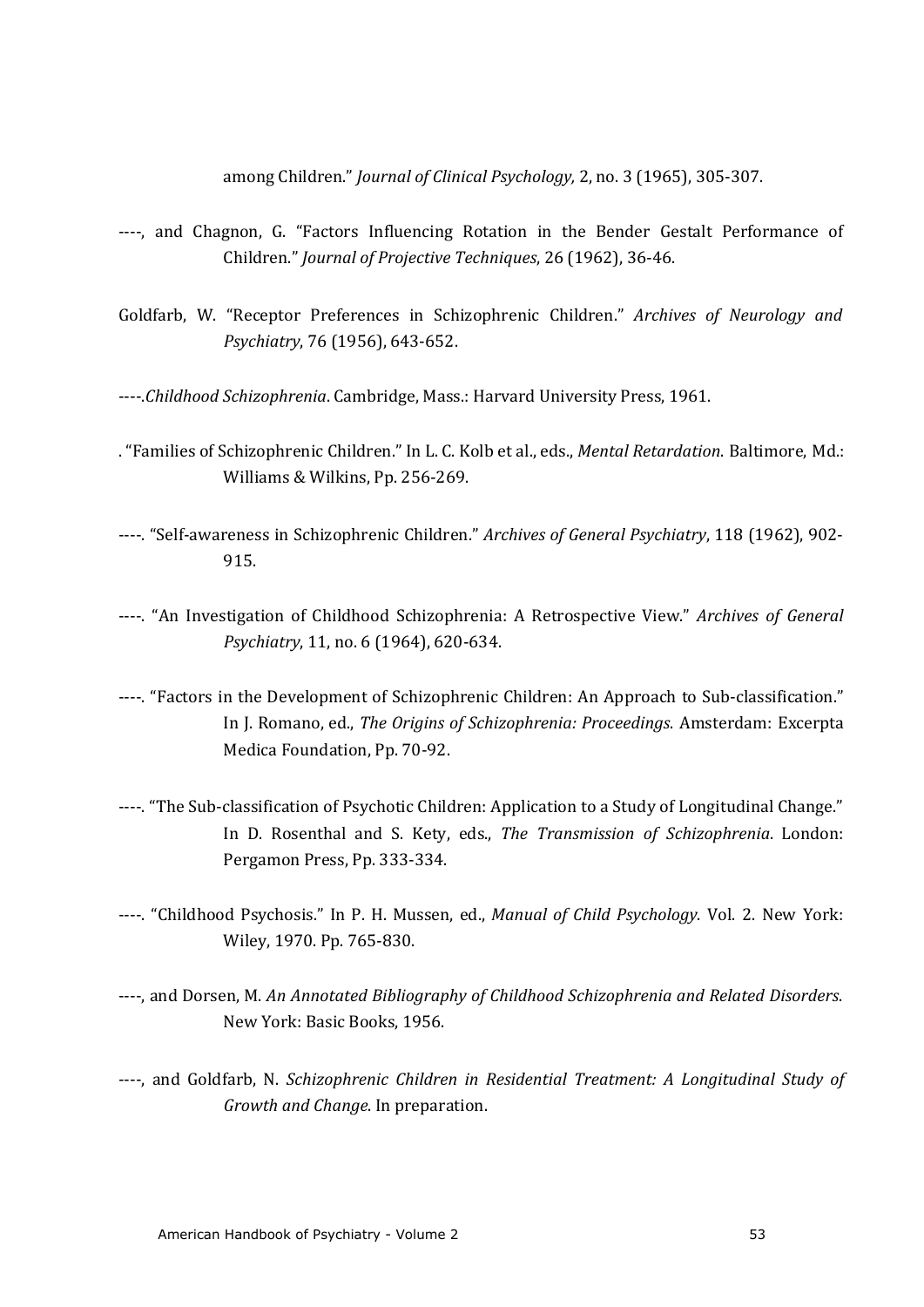- ----, Goldfarb, N., and Pollack, R. "A Three Year Comparison of Day and Residential Treatments of Schizophrenic Children." Archives of General Psychiatry, 14 (1966), 119-128.
- ----, Goldfarb, N., and Pollack, R. "Changes in IQ of Schizophrenic Children During Residential Treatment." *Archives of General Psychiatry*, 21 (1969), 673-690.
- ----, Goldfarb, N., and Scholl, H. H. "The Speech of Mothers of Schizophrenic Children." *American Journal of Psychiatry*, 122 (1966), 1220-1227.
- ----, Levy, D. M., and Meyers, D. I. "The Verbal Encounter between the Schizophrenic Child and His Mother." In G. S. Goldman and D. Shapiro, eds., *Developments in Psychoanalysis at Columbia University*. New York: Hafner, 1966.
- ----, and Pollack, R. C. "The Childhood Schizophrenic's Response to Schooling in a Residential Treatment Center." In P. H. Hoch and I. Zubin, eds., *The Evaluation of Psychiatric Treatment*. New York: Grune & Stratton, 1964. Pp. 221-246.
- ----, Schimel, P. L., Meyers, D. I., Pollack, R. C., Zeichner, G., Goldfarb, N., and Fishkin, H. "A Follow-Up Investigation of Schizophrenic Children Treated in Residence." *Psychosocial Process*, 1, no. 1 (1970).
- Hermelin, B. Response Behavior of Autistic Children and Subnormal Controls. Paper presented to the Seventeenth International Congress of Psychology, August 1963.
- Hoberman, S. B., and Goldfarb, W. "Speech Reception Thresholds in Schizophrenic Children." *Journal of Speech and Hearing Research,* 6 (1963), 101-106.
- Hulse, W. C. "Dementia Infantilis." *Journal of Nervous and Mental Disease*, 319 (1954), 471-477.
- Kallman, F. J. "Heredity-Genetic Theory: Analysis of 691 Twin Index Families." *American Journal of Psychiatry*, 103 (1946). 309-332.
- ----, and Roth, B. "Genetic Aspects of Preadolescent Schizophrenia." American Journal of *Psychiatry*, 112 (1956), 599-606.

Kanner, L. "Autistic Disturbances of Affective Contact." Nervous Child, 2 (1942), 217-250.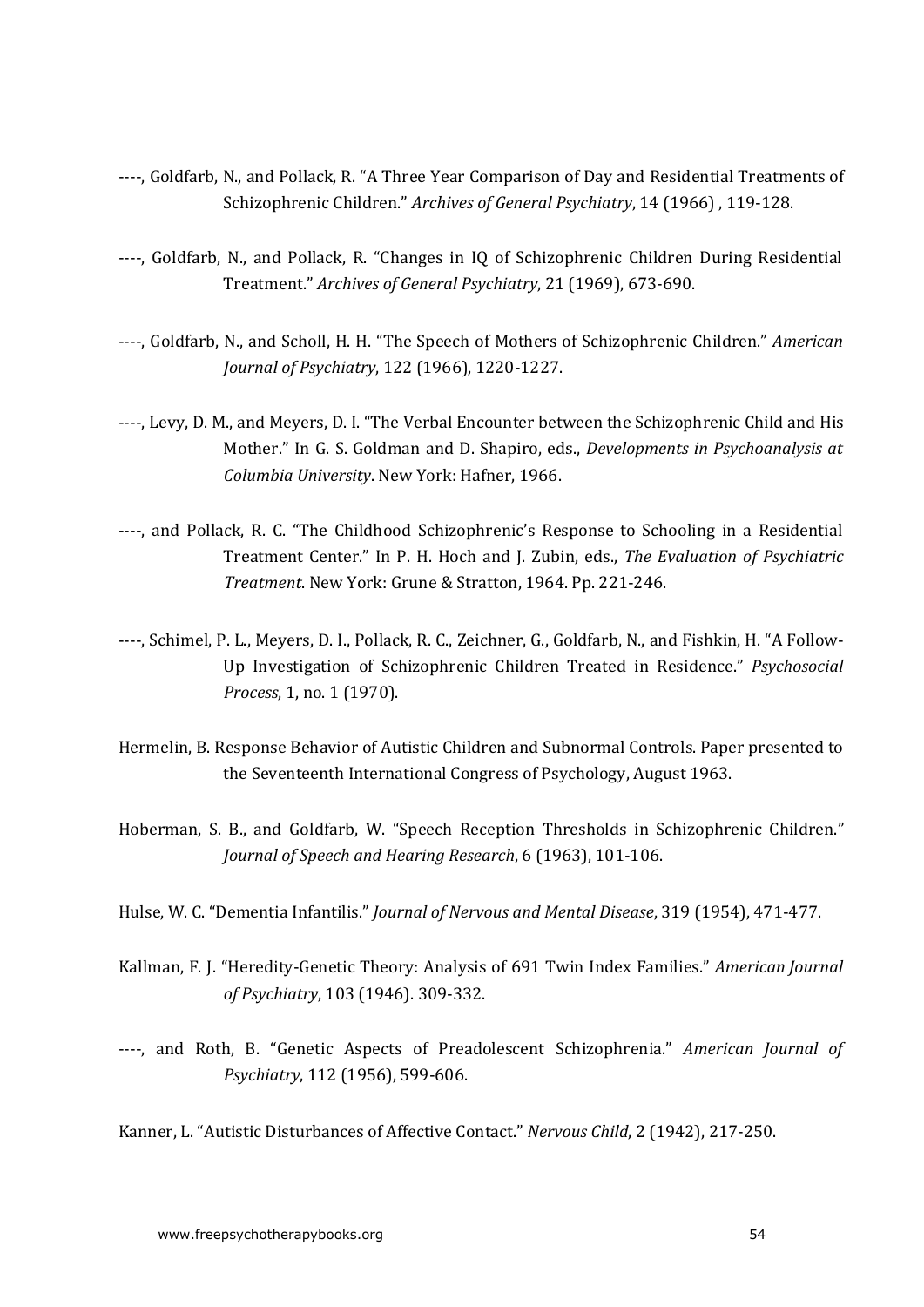- ----. "Problems of Nosology and Psychodynamics of Early Infant Autism." *American Journal of Orthopsychiatry*, 19 (1949), 416-426.
- ----, and Eisenberg, L. "Notes on the Follow-Up Studies of Autistic Children." In P. H. Hoch and J. Zubin, eds., *Psychopathology of Childhood*. New York: Grune & Stratton, 1955. Pp. 227-239.
- Kennard, M. A. "The Characteristics of Thought Disturbance as Related to Electroencephalographic Findings in Children and Adolescents." *American Journal of Psychiatry,* 115 (1959), 911-921.
- Knobloch, H., and Pasamanick, B. Etiologic Factors in Early Infantile Autism and Childhood Schizophrenia. Paper presented to the Tenth International Congress of Pediatrics, Lisbon, Sentember 1962.

Kraepelin, E. *Dementia Praecox*. Trans, by M. R. Barclay. Edinburgh: Livingstone, 1919.

- Kramer, Y., Rabkin, R., and Spitzer, R. L. "Whirling as a Clinical Test in Childhood Schizophrenia." *Journal of Pediatrics,* 52, no. 3 (1958), 295-303.
- Kringlen, E. "Schizophrenia in Twins: An Epidemiological Study." *Psychiatry*, 29, no. 2 (1966).
- Laufer, M. W., and Gair, D. S. "Childhood Schizophrenia." In L. Bellack and L. Loeb, eds., *The Schizophrenic Syndrome.* New York: Grune & Stratton, 1969. Pp. 378-461.
- Lennard, H. L., Beaulieu, M. R., and Embrey, M. G. "Interaction in Families with a Schizophrenic Child." Archives of General Psychiatry, 12, no. 2 (1965), 166-183.
- Mahler, M. S. "Remarks on Psychoanalysis with Psychotic Children." *Quarterly Journal of Child Behavior*, 1 (1949), 18-21.
- ----. "On Child Psychosis and Schizophrenia: Autistic and Symbiotic Infantile Psychoses." *Psychoanalytic Study of the Child, 7 (1952), 286-305.*
- ----. "Perceptual De-differentiation and Psychotic Object Relationships." *International Journal of Psycho-Analyses,* 41, pts. 4-5 (1960), 548-553.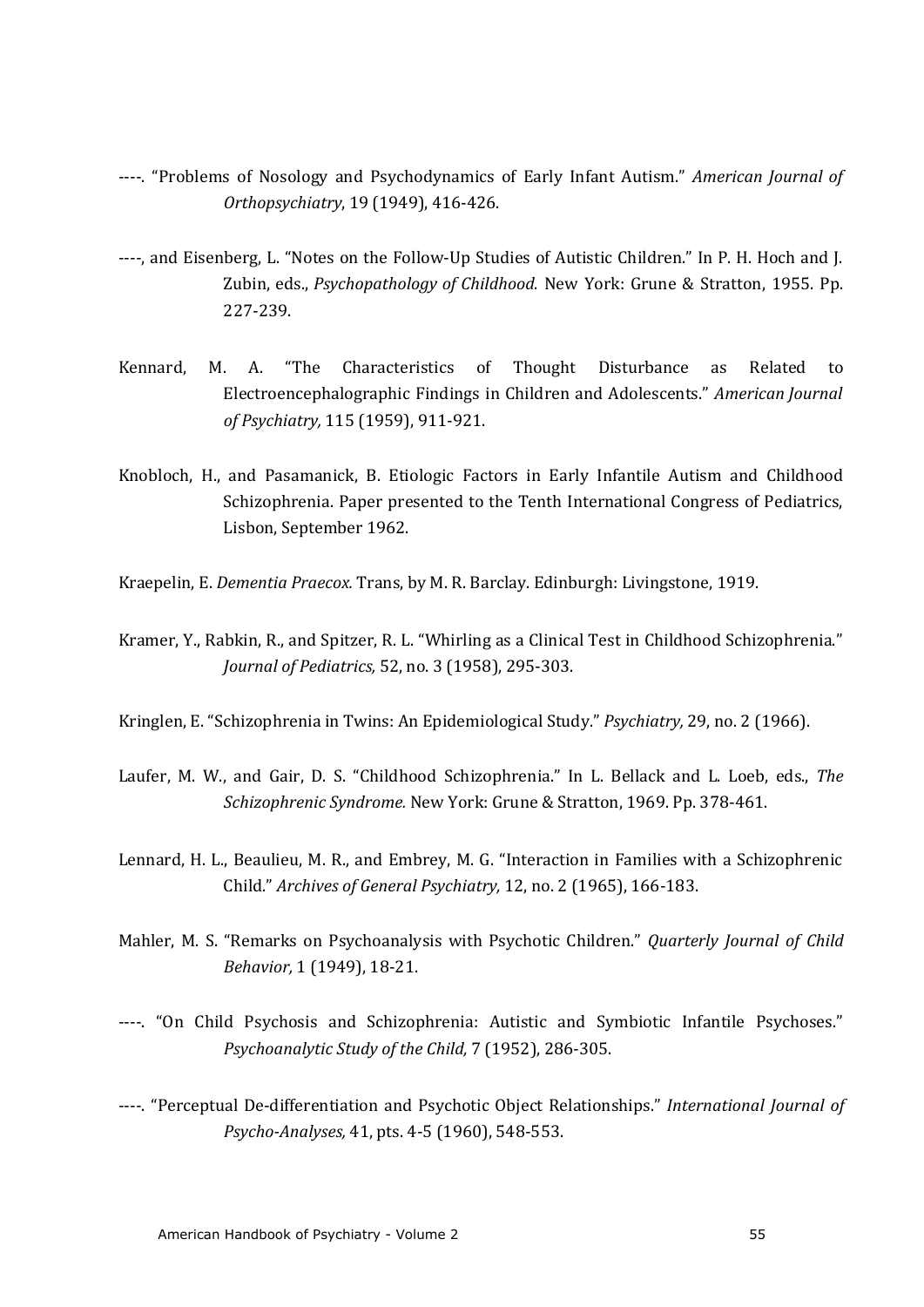- ----. "On Sadness and Grief in Infancy: Loss and Restoration of the Symbiotic Love Object." *Psychoanalytic Study of the Child,* 16 (1961), 332-351.
- ----, and Furer, M. "Observations on Research Regarding the 'Symbiotic Syndrome' of Infantile Psychosis." *Psychoanalytic Quarterly,* 29 (i960), 317-327.
- ----, Furer, M., and Settlage, C. F. "Severe Emotional Disturbances in Childhood: Psychosis." In S. Arieti, ed., *American Handbook of Psychiatry.* Vol. 1. New York: Basic Books, 1959. Pp. 816-839.
- ----, and Gosliner, B. J. "On Symbiotic Child Psychosis: Genetic, Dynamic and Restitutive Aspects." *Psychoanalytic Study of the Child, 10 (1955), 195-214.*
- McDermott, I. F., et al. "Social Class and Mental Illness in Children: The Question of Childhood Psychosis." American Journal of Orthopsychiatry, 37, no. 3 (1967), 548-557.
- Meyers, D. I., and Goldfarb, W. "Psychiatric Appraisal of Parents and Siblings of Schizophrenic Children." American Journal of Psychiatry, 118 (1962), 902-915.
- Norman, E. "Reality Relationships of Schizophrenic Children." *British Journal of Medical Psychology,* 27 (1954), 126-141.
- Osterkamp, A., and Sands, D. J. "Early Feeding and Birth Difficulties in Childhood Schizophrenia: A Brief Study." *Journal of Genetic Psychology*, 101 (1962), 363-366.
- Polin, W., Stabenau, J. R., Mosher, L., and Tupin, J. "Life History Differences in Identical Twins, Discordant for Schizophrenia." *American Journal of Orthopsychiatry*, 36 (1966), 492-501.
- Pollack, M. "Mental Sub-normality and Childhood Schizophrenia." In P. H. Hoch and J. Zubin, eds., *Psychopathology of Mental Development.* New York: Grune & Stratton, 1967.
- ----, and Krieger, H. P. "Oculomotor and Postural Patterns in Schizophrenic Children." *Archives of Neurology and Psychiatry,* 79 (1958), 720-726.

Potter, H. W. "Schizophrenia in Children." *American Journal of Psychiatry*, 12, no. 6 (1933), 1253-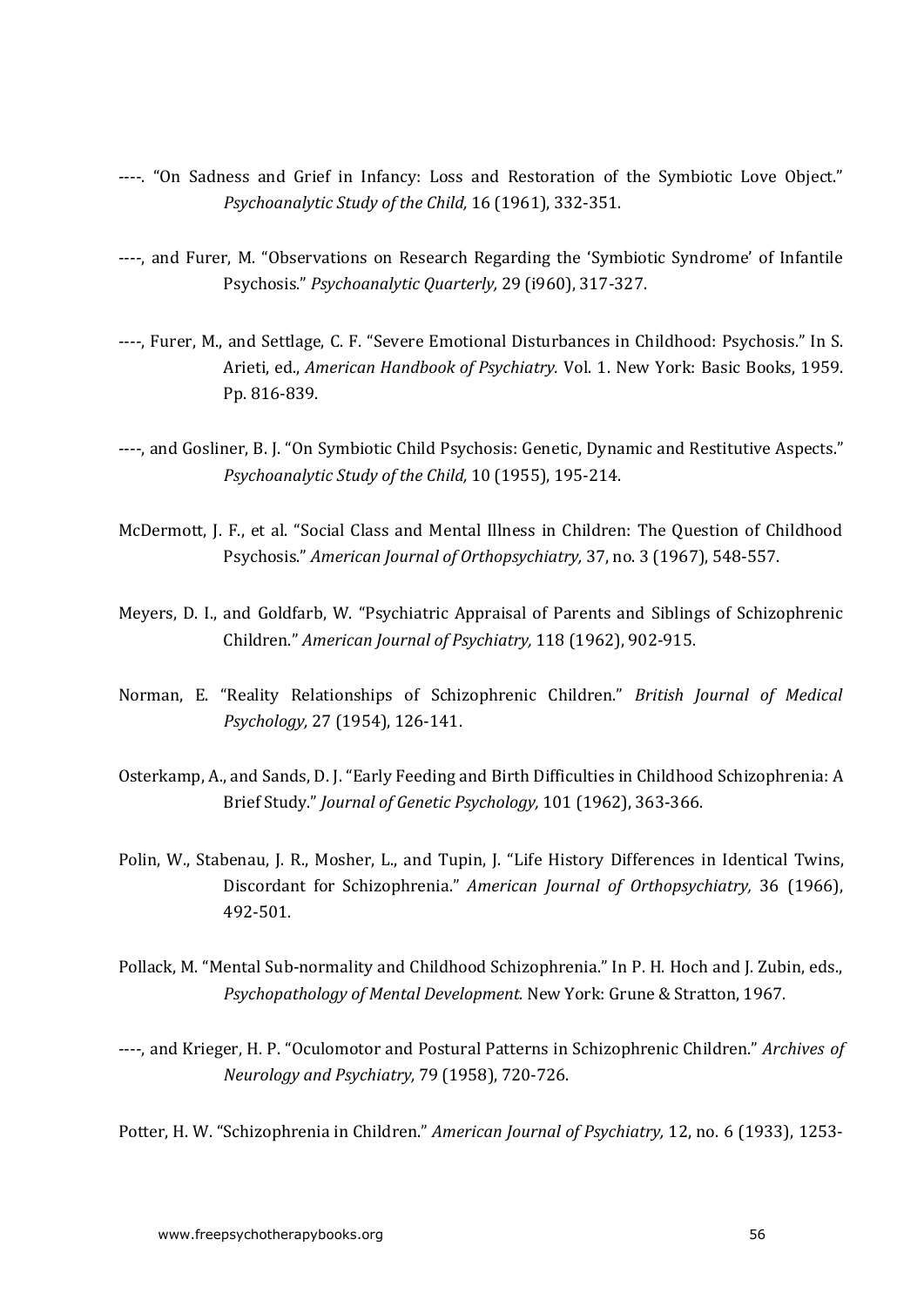1270.

- Putnam, M. C. "Some Observations on Psychosis in Early Childhood." In G. Caplan, ed., *Emotional Problems of Early Childhood.* New York: Basic Books, 1955. Pp. 519-523.
- Rachman, S., and Berger, M. "Whirling and Postural Control in Schizophrenic Children." *Journal of Child Psychology and Psychiatry,* 4 (1963), 137-155.
- Rank, B. "Adaptation of the Psychoanalytic Technique for the Treatment of Young Children with Atypical Development." *American Journal of Orthopsychiatry,* 19 (1949), 130-139.
- Reiser, D. E., and Brown, J. L. "Patterns of Later Development in Children with Infantile Psychosis." *Journal of the American Academy of Child Psychiatry*, 3, no. 4 (1964), 650-667.
- Rice, G., Kepecs, J. G., and Yohalom, I. "Differences in Communicative Impact between Mothers of Psychotic and Non-psychotic Children." *American Journal of Orthopsychiatry*, 36 (1966), 529-543.
- Rimland, B. *Infantile Autism: The Syndrome and Its Implications for a Neutral Theory of Behavior.* New York: Appleton-Century- Crofts, 1964.
- Rutter, M. "The Influence of Organic and Emotional Factors on the Origins, Nature and Outcome of Childhood Psychosis." *Developmental Medicine and Child Neurology*, 7 (1965), 518-528.
- ----. "Prognosis: Psychotic Children in Adolescence and Early Adult Life." In J. Wing, ed., *Childhood* Autism: Clinical, Educational and Social Aspects. London: Pergamon Press, 1966.
- Schopler, E. "Early Infantile Autism and Receptor Processes." *Archives of General Psychiatry*, 13, no. 5 (1965), 327-335. go. Schulman, I. "Concept Formation in the Schizophrenic Child: A Study of Ego Development." *Journal of Clinical Psychology*, 9 (1953), 11-15.
- Silver, A., and Gabriel, H. P. "The Association of Schizophrenia in Childhood with Primitive Postural Responses and Decreased Muscle Tone." *Developmental Medicine and Child Neurology,* 6, no. 5 (1964), 495.